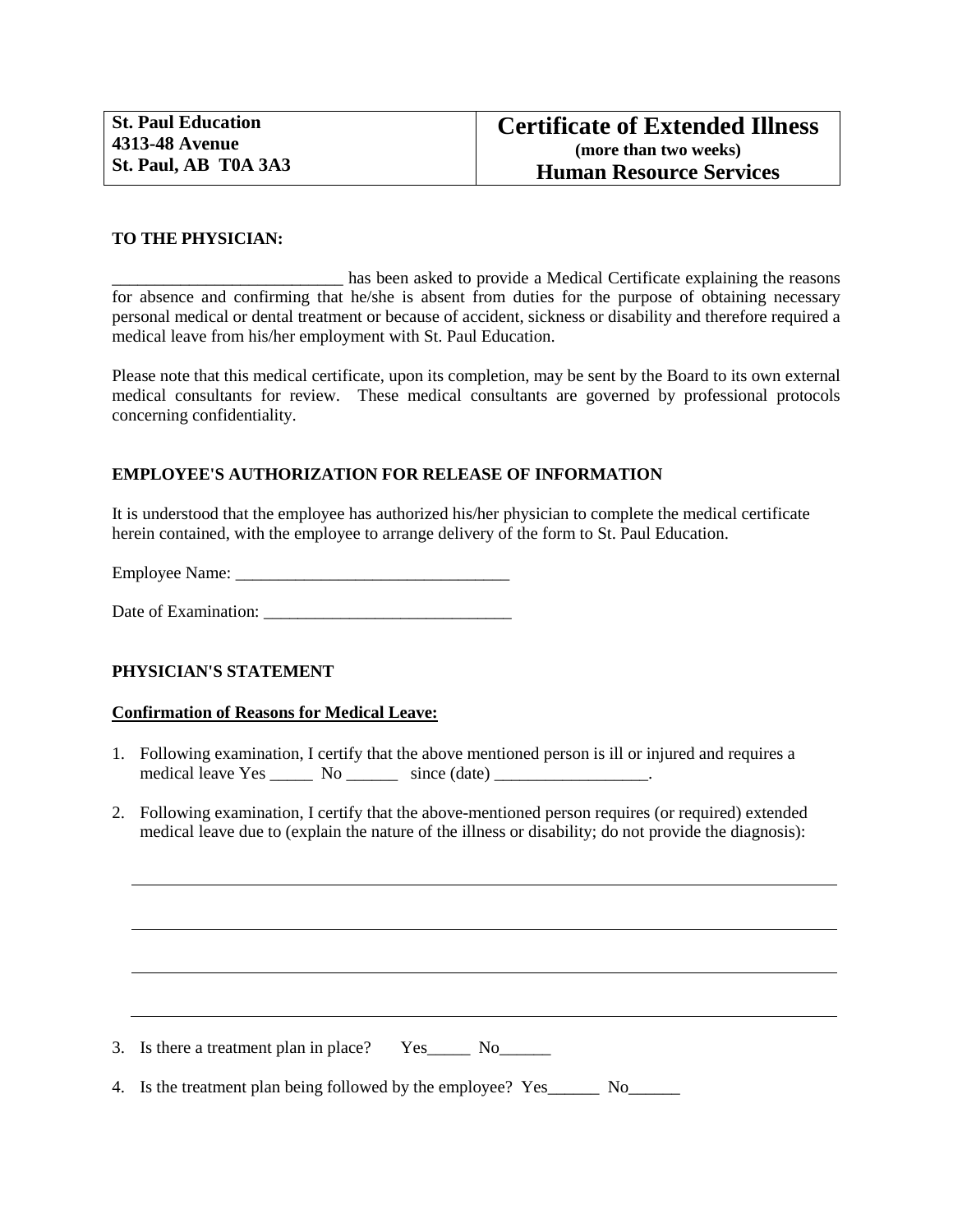- 5. Has this person been referred to a medical specialist? Yes\_\_\_\_\_\_\_ No\_\_\_\_\_\_\_\_
- 6. The following are the symptoms or the functional limitations associated with the illness, injury or treatment plan that are preventing the employee from completing his/her duties as a teacher:

NOTE: duties and work hours are variable depending on assignment and some accommodation is possible.

7. When this employee returns to work, I anticipate the following restrictions, if any (please include duty restrictions, maximum hours per day, and estimated length of time prior to resuming full duties):

8. If the individual is not currently capable of full-time work, can this person currently work on a parttime or a restricted basis?

| Yes |    |  | (if yes, describe duty restrictions, maximum hours per day, etc.) |  |  |
|-----|----|--|-------------------------------------------------------------------|--|--|
|     | Nο |  |                                                                   |  |  |
|     |    |  |                                                                   |  |  |

- 9. Anticipated date of return to work:
	- Date: \_\_\_\_\_\_\_\_\_\_\_\_\_\_\_\_\_\_\_\_\_\_\_\_

If date is unknown, is the absence likely to be:

\_\_\_\_\_\_less than 30 days \_\_\_\_\_\_30-60 days \_\_\_\_\_\_61-90 days

\_\_\_\_\_\_ more than 90 days \_\_\_\_\_\_ not yet determined